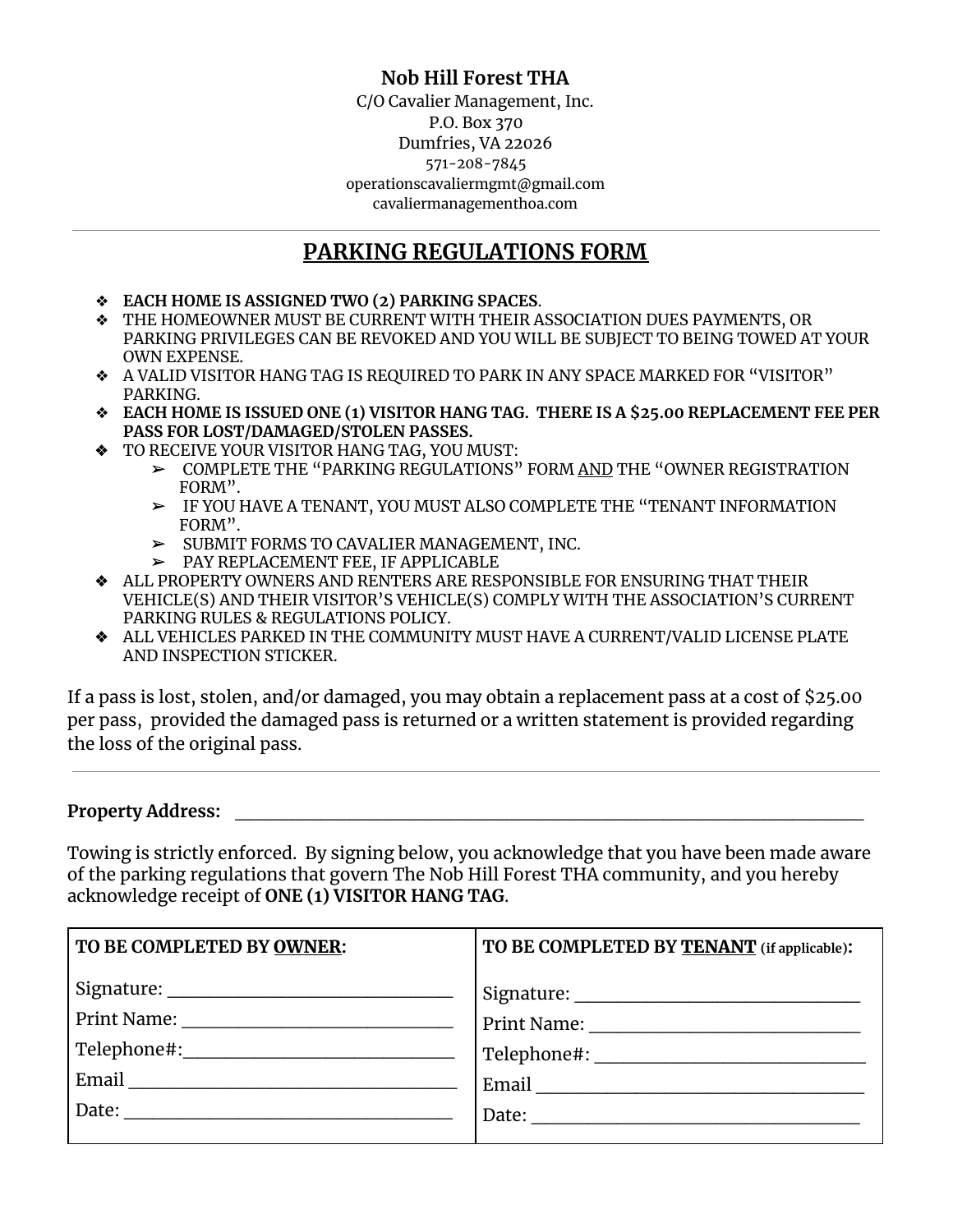#### **Nob Hill Forest THA**

C/O Cavalier Management, Inc. P.O. Box 370 Dumfries, VA 22026 571-208-7845 operationscavaliermgmt@gmail.com cavaliermanagementhoa.com

### **OWNER VEHICLE REGISTRATION FORM**

| <b>Property Address:</b>             |                                       |                                                                                                                                                                                                                                                       |                                                                     |                           |
|--------------------------------------|---------------------------------------|-------------------------------------------------------------------------------------------------------------------------------------------------------------------------------------------------------------------------------------------------------|---------------------------------------------------------------------|---------------------------|
| <b>Mailing Address:</b>              |                                       |                                                                                                                                                                                                                                                       |                                                                     |                           |
| (If different than Property address) |                                       |                                                                                                                                                                                                                                                       |                                                                     |                           |
| Phone # (OWNER):                     |                                       | $(H)$ and $(H)$ and $(H)$ and $(H)$ and $(H)$ and $(H)$ and $(H)$ and $(H)$ and $(H)$ and $(H)$ and $(H)$ and $(H)$ and $(H)$ and $(H)$ and $(H)$ and $(H)$ and $(H)$ and $(H)$ and $(H)$ and $(H)$ and $(H)$ and $(H)$ and $(H)$ and $(H)$ and $(H)$ |                                                                     | (C)                       |
| Phone # (TENANT):                    |                                       | $(H)$ and $(H)$ and $(H)$ and $(H)$ and $(H)$ and $(H)$ and $(H)$ and $(H)$ and $(H)$ and $(H)$ and $(H)$ and $(H)$ and $(H)$ and $(H)$ and $(H)$ and $(H)$ and $(H)$ and $(H)$ and $(H)$ and $(H)$ and $(H)$ and $(H)$ and $(H)$ and $(H)$ and $(H)$ |                                                                     | (C)                       |
|                                      | Is this Property a Rental Unit?       | <b>YES</b>                                                                                                                                                                                                                                            | N <sub>O</sub>                                                      |                           |
|                                      | List ALL persons listed on the lease: |                                                                                                                                                                                                                                                       |                                                                     |                           |
|                                      |                                       |                                                                                                                                                                                                                                                       |                                                                     |                           |
|                                      |                                       |                                                                                                                                                                                                                                                       |                                                                     |                           |
|                                      |                                       |                                                                                                                                                                                                                                                       |                                                                     |                           |
|                                      |                                       |                                                                                                                                                                                                                                                       |                                                                     |                           |
|                                      |                                       |                                                                                                                                                                                                                                                       |                                                                     |                           |
|                                      |                                       |                                                                                                                                                                                                                                                       |                                                                     |                           |
|                                      |                                       |                                                                                                                                                                                                                                                       |                                                                     |                           |
|                                      |                                       |                                                                                                                                                                                                                                                       |                                                                     |                           |
|                                      |                                       |                                                                                                                                                                                                                                                       | Complete list of ALL vehicles kept on Nob Hill Forest THA Property: |                           |
| <b>VEHICLE 1:</b>                    |                                       |                                                                                                                                                                                                                                                       |                                                                     | <b>YEAR</b>               |
| <b>VEHICLE 2:</b>                    |                                       |                                                                                                                                                                                                                                                       |                                                                     | TAG# MAKE COLOR YEAR YEAR |

# **EACH HOME IS ISSUED ONE (1) VISITOR HANG TAG. THERE IS A \$25.00 REPLACEMENT FEE PER PASS FOR LOST/DAMAGED/STOLEN PASSES.**

By signing below, I acknowledge that the above information is correct and I have read, understand, and will abide by the parking rules and regulations of Nob Hill Forest THA.

| <b>OWNER'S Signature:</b>              | Date: |
|----------------------------------------|-------|
| TENANT'S Signature:<br>(if applicable) | Date: |